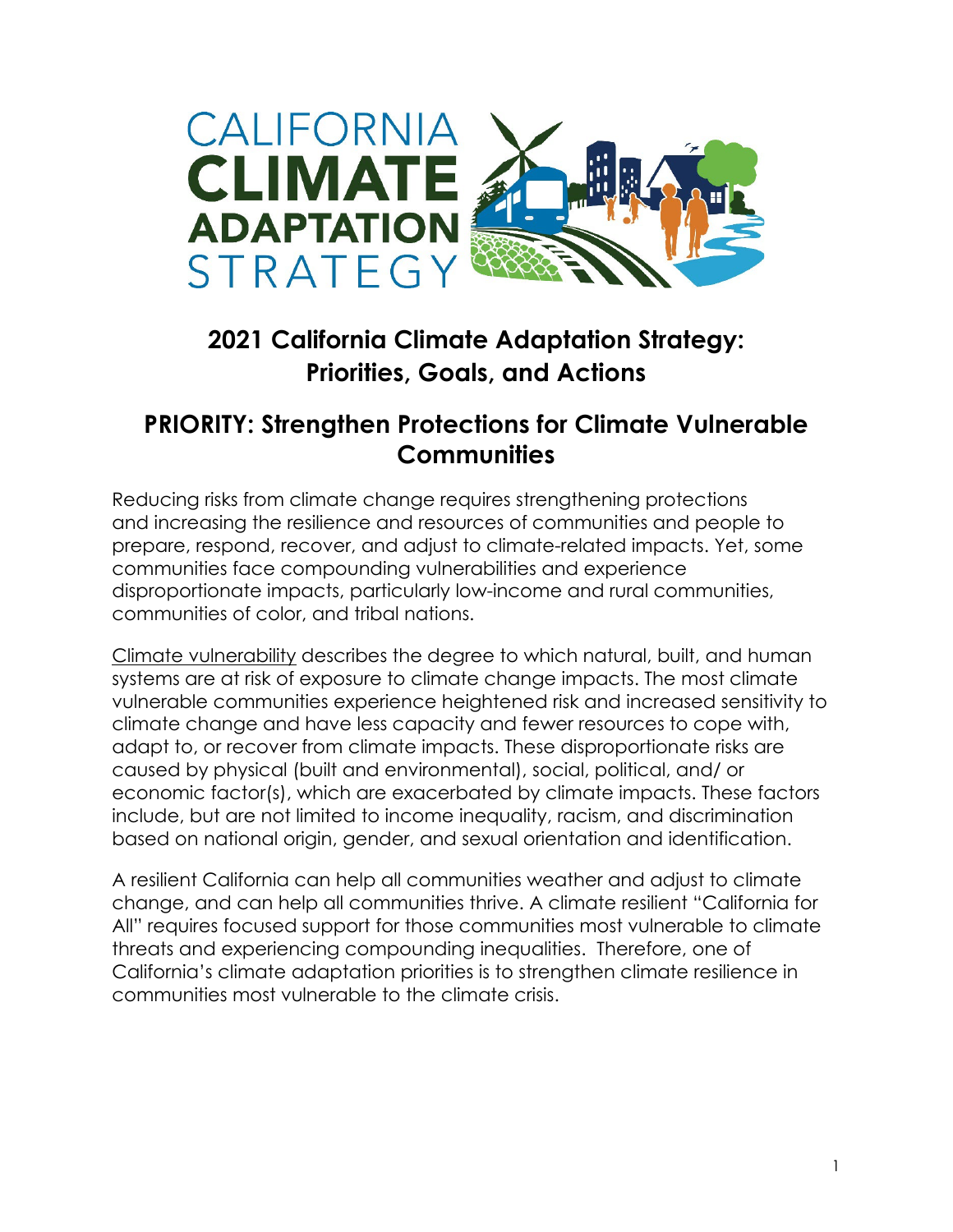#### **GOAL A: Engage with and build capacity in climate vulnerable communities**

Action 1: Support California Native American tribes' development of climate change and health equity resilience planning tools and capacity.

**Action 2:** Support state resources and promote partnerships to expand the capacity of under-resourced communities, including California Native American tribes, to lead and implement climate change mitigation, adaptation, and resilience plans, programs, and projects.

**Action 3:** Prioritize social equity, tribal nations, and disadvantaged communities in climate adaptation planning and strategies.

**Action 4:** Increase community participation in planning transportation projects to build climate resilience.

**Action 5:** Partner with underserved communities, including tribal communities in California, to build coastal and ocean climate resilience.

**Action 6:** Support Technical Assistance, through providers such as the University of California Division of Agriculture and Natural Resources, to make climate smart agricultural knowledge and incentives available to Socially Disadvantaged Farmers and Ranchers and disadvantaged communities.

Action 7: Enhance adaptive capacity of communities through increased climate-related service and volunteerism.

Action 8: Through meaningful multilingual and culturally-relevant outreach and engagement, seek and facilitate community partnership and input into health impact studies of climate-related hazards, including air pollution, wildfire smoke, and heat, while highlighting disparities and ways to minimize exposures in vulnerable communities.

**Action 9:** Engage with communities most likely to be affected by state climate adaptation planning decisions.

### **GOAL B: Improve understanding of climate impacts on California's communities, including what drives vulnerability**

**Action 1:** Identify the most climate vulnerable communities in California to direct and inform actions across sectors and regions that reduce risk and build resilience.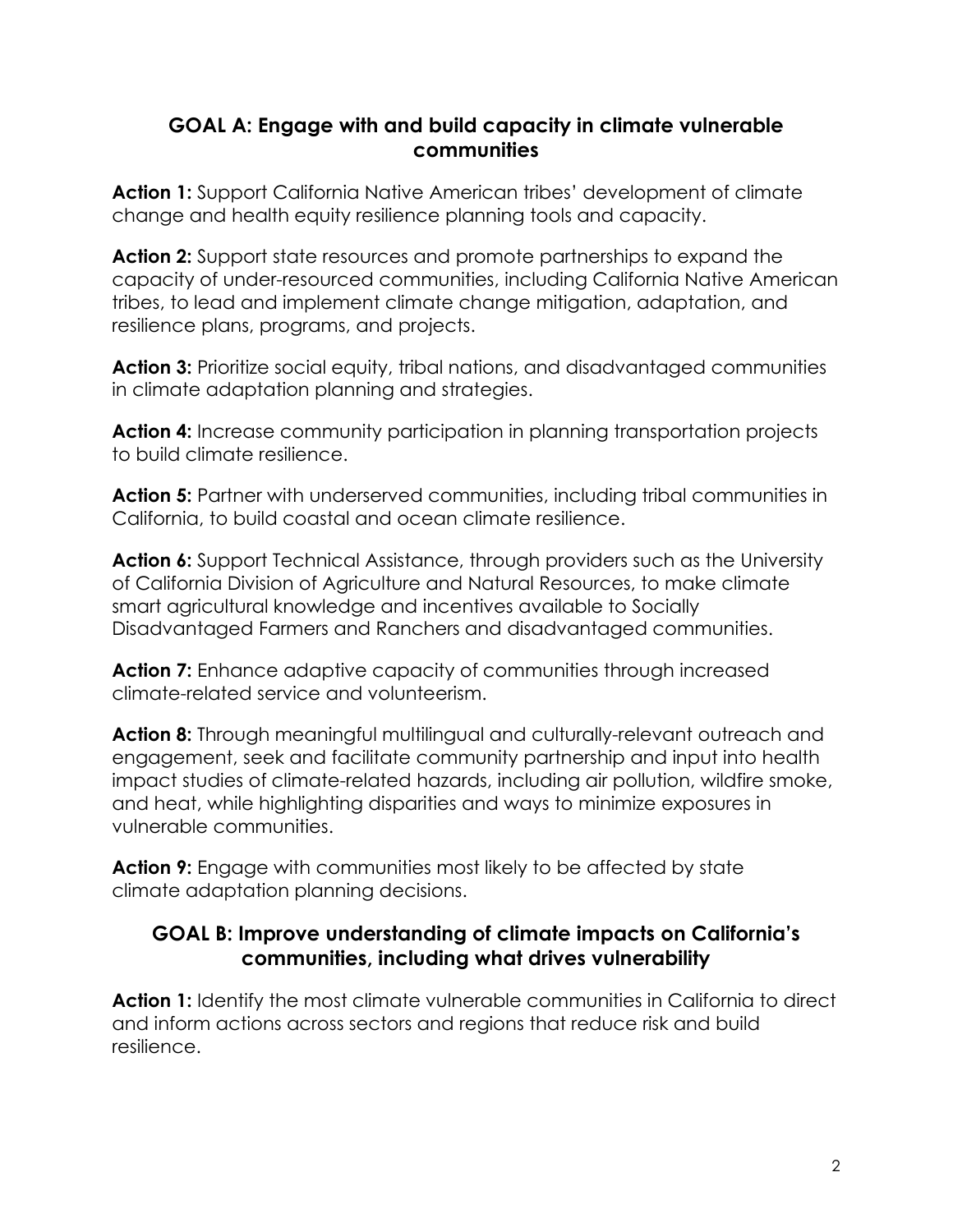**Action 2:** Improve and refine quantitative wildfire risk assessments across California to identify the most wildfire vulnerable communities and populations for inclusion in California's Vulnerable Communities Platform.

**Action 3:** Increase the collection, analysis, and reporting of data on climaterelated health impacts.

**Action 4:** Support actionable, community-driven, and equitable research partnerships to inform and accelerate climate adaptation action based on best available climate science.

**Action 5:** Assist emergency managers and planners in identifying, locating, and deploying resources to populations at greater risk from climate impacts.

**Action 6:** Document the impacts of climate change on tribal nations, their communities, traditional foods, cultural resources, and ecosystems by collaborating with tribes to document, as part of the Indicators of Climate Change in California Report, their perspectives, expertise, and traditional knowledges on climate change-related stressors.

**Action 7:** Improve the understanding of climate change and its impacts on California's cultural heritage, including tribal nations.

**Action 8:** Hold a Public Health Workgroup of the California Climate Action Team on the mental and behavioral health impacts of climate change, including climate grief, and strategies to bolster personal and community resilience as the climate change health crisis accelerates.

### **GOAL C: Build resilience in climate vulnerable communities through state programs**

**Action 1:** Prioritize actions that reduce wildfire risks to tribal nations and climate vulnerable communities.

**Action 2:** Support wildfire prone communities by expanding the Regional Forest and Fire Capacity Program beyond high-risk areas throughout the state and increase local and regional governments' capacity to build and maintain a pipeline of forest health and fire prevention projects.

**Action 3:** Update transportation infrastructure competitive programs' guidelines to incentivize climate adaptation and climate risk assessments/strategies.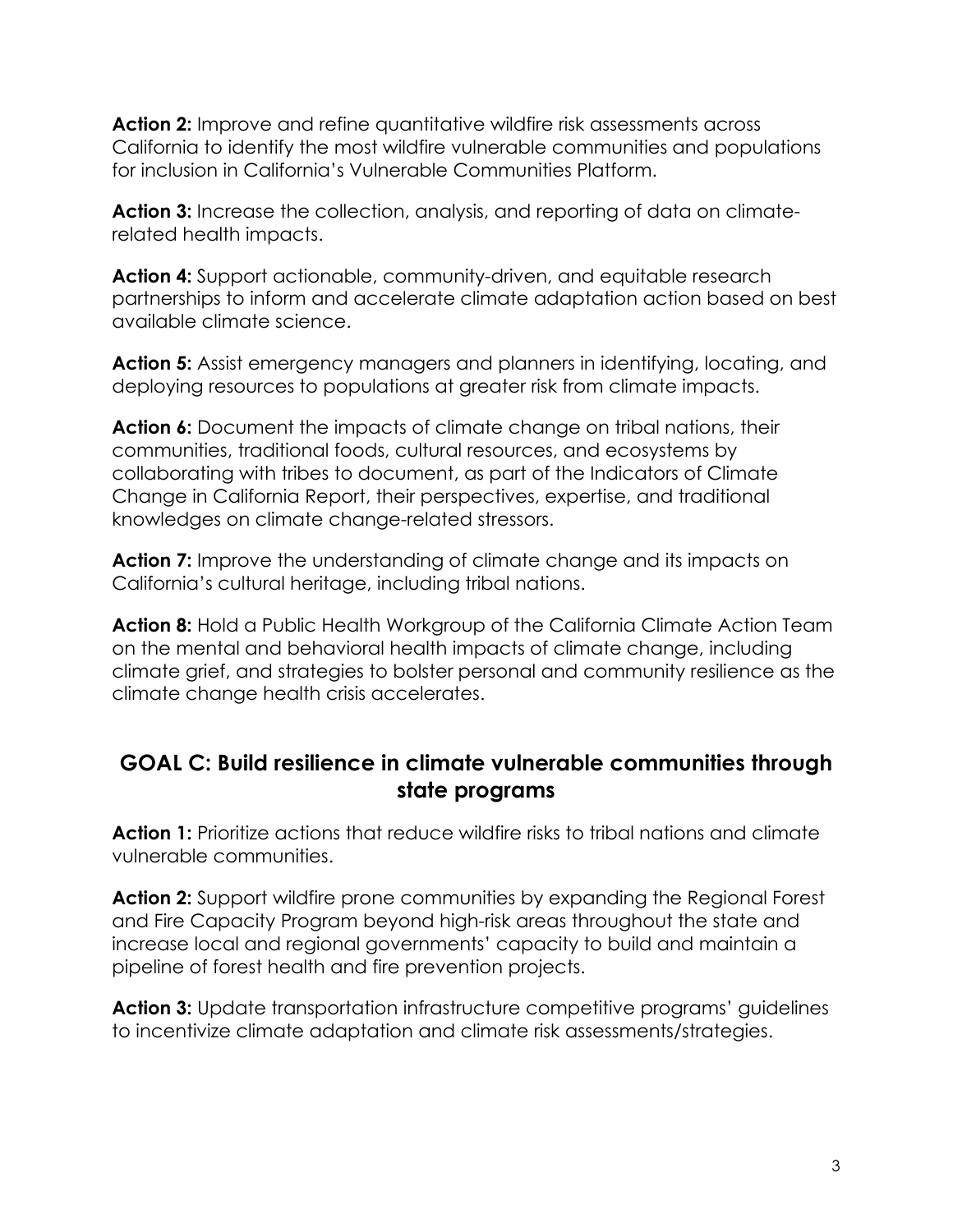**Action 4:** Review local government plans to meet housing needs (Housing Elements) with a lens toward climate resilience, adaptation, and protection of vulnerable communities to relevant climate impacts[.](https://www.hcd.ca.gov/community-development/housing-element/index.shtml)

**Action 5:** Strengthen protections for people who are experiencing homelessness and extremely vulnerable to climate risks through funding programs for permanent and interim housing.

**Action 6:** Invest Community Development Block Grant funds in longterm disaster recovery and resilience building that targets the unmet housing recovery needs of low and moderate-income households in in a way that mitigates disaster risk and reduces future losses among vulnerable communities.

**Action 7:** Promote sustainable land use planning and transportation investments that support walkable and bikeable communities and infill development to build resilience of climate vulnerable communities.

**Action 8:** Increase access to locally and traditionally grown food and produce in low-income communities to build climate resilient food systems and increase agricultural economic sustainability.

**Action 9:** Consider and integrate environmental justice principles in permit decisions and planning documents that drive on California's climate adaptation priorities.

**Action 10:** Promote equity, community engagement, and culturally competent emergency response program design.

**Action 11:** Prioritize climate resilience and health equity resources for people and places experiencing the most need and risks due to historical and continuing disinvestment and inequities.

**Action 12:** Ensure the Affordable Housing and Sustainable Communities Program advances California's climate resilience priorities.

Action 13: Ensure projects funded through the Transformative Climate Communities Program advance California's climate resilience priorities.

**Action 14:** Enact policies for California High-Speed Rail that establish sustainability, climate change adaptation, and social equity goals.

**Action 15:** Enact policies in the California State Rail Plan that support climate change adaptation for rail infrastructure and support emergency maintenance and repairs.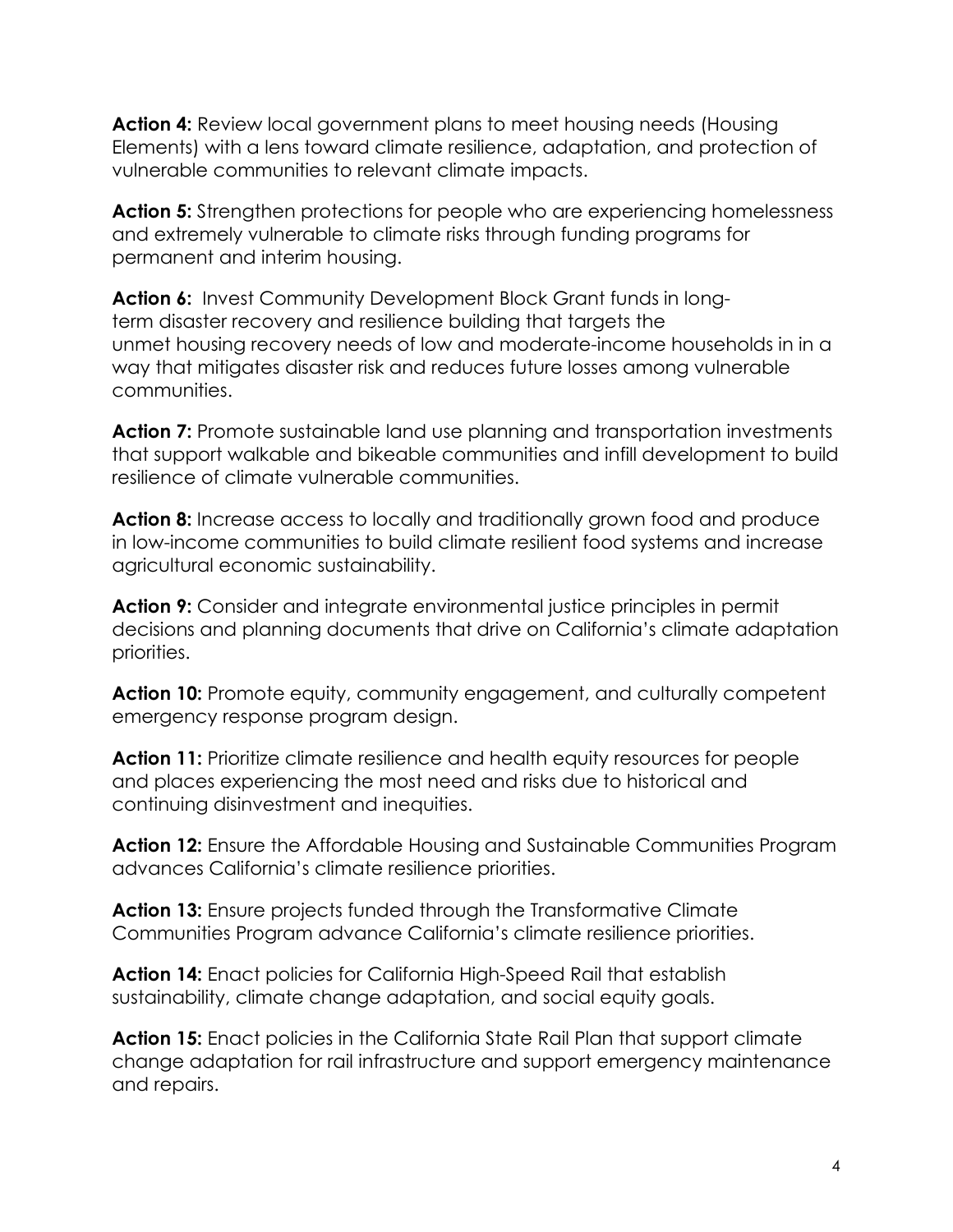**Action 16:** Increase awareness and understanding, and reduce climate impacts on children, and pregnant people, by providing public health expertise and collaborating with state, tribal and local agencies, community organizations and other entities taking actions to build climate resilience.

**Action 17:** Incorporate cultural heritage in California's climate adaptation actions.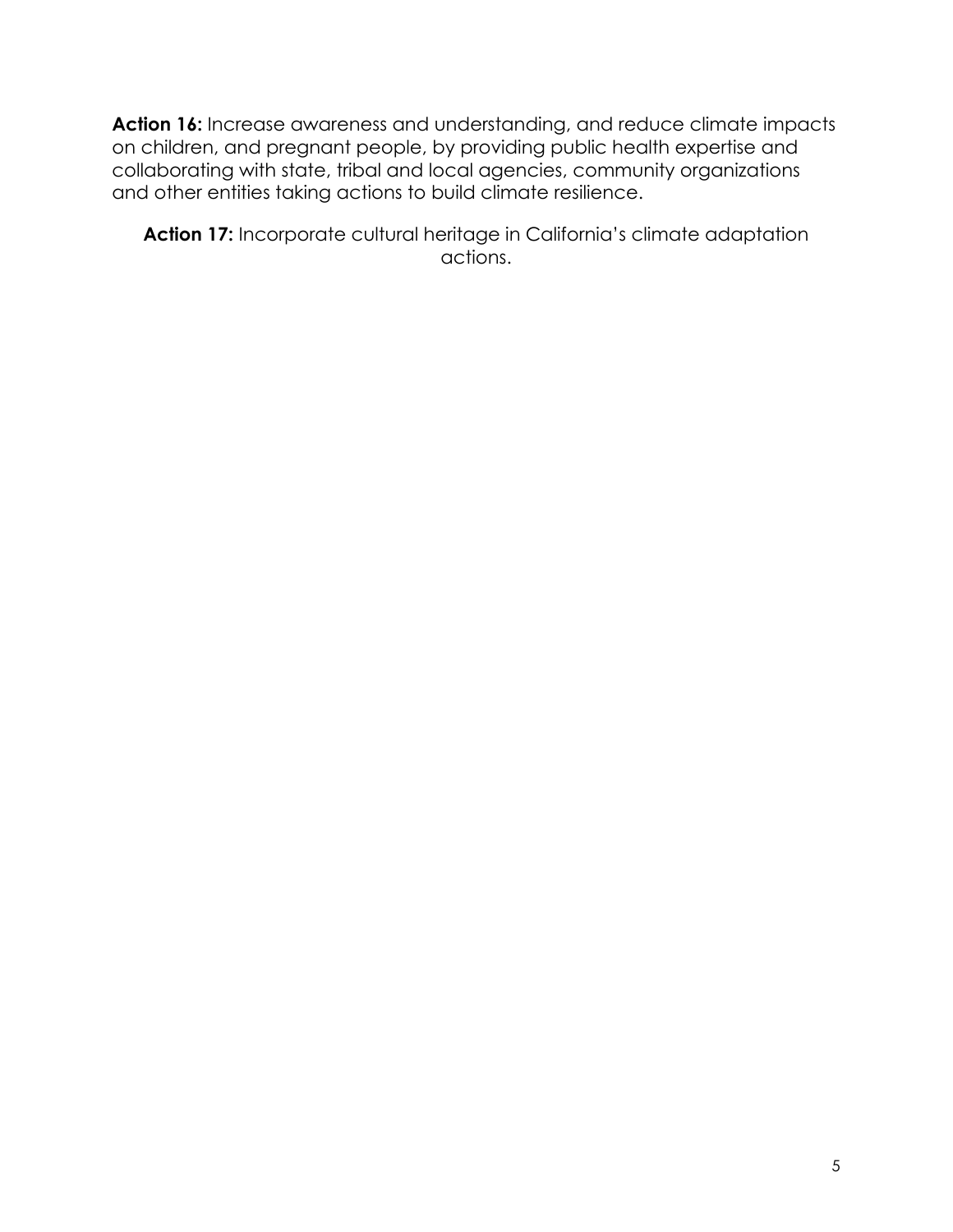# **PRIORITY: Bolster Public Health and Safety to Protect Against Increasing Climate Risks**

Climate change poses significant threats to public health and safety across California. These health and safety impacts are having serious effects on the lives of our state's residents, sometimes literally threatening lives.

Climate-driven events including droughts, floods, extreme heat, wildfires and sea-level rise pose a broad range of harms to health and safety. Climate-related damage to health can be immediate and acute, as well as sustained and longterm. Wildfires, for instance, can injure and kill people while creating toxic, hazardous smoke across the state that worsens respiratory and cardiovascular conditions. Wildfires also destroy homes and livelihoods, with cascading economic and mental health effects. Extreme heat, for example, can cause illnesses that require immediate hospitalization, as well as increase cumulative physiological stress on the human body, resulting in conditions such as kidney disease, adverse birth outcomes, or risk of suicide. As heat waves and droughts have intensified, their effects on several vector-borne, foodborne, waterborne, and soil-borne infectious diseases have already impacted Californians over the past decade and are expected to increase further resulting in many more illnesses and deaths.

These events also have impacts to food supply and security, water supply and sanitation, environmental hazards such as harmful algal blooms, and many others. Climate change is a threat multiplier, worsening existing health inequities. Preventing and reducing acute and long-term health and safety impacts of climate-driven events requires a comprehensive, equity-focused approach across sectors and regions.

## **GOAL A: Reduce urgent public health and safety risks posed by climate change**

**Action 1:** Reduce health impacts of wildfire smoke.

Action 2: Conserve water.

**Action 3:** Help regions improve preparation for drought.

**Action 4:** Protect groundwater as an important water source for future generations.

**Action 5:** Reduce flood risk in California by helping regions prepare for new flood patterns.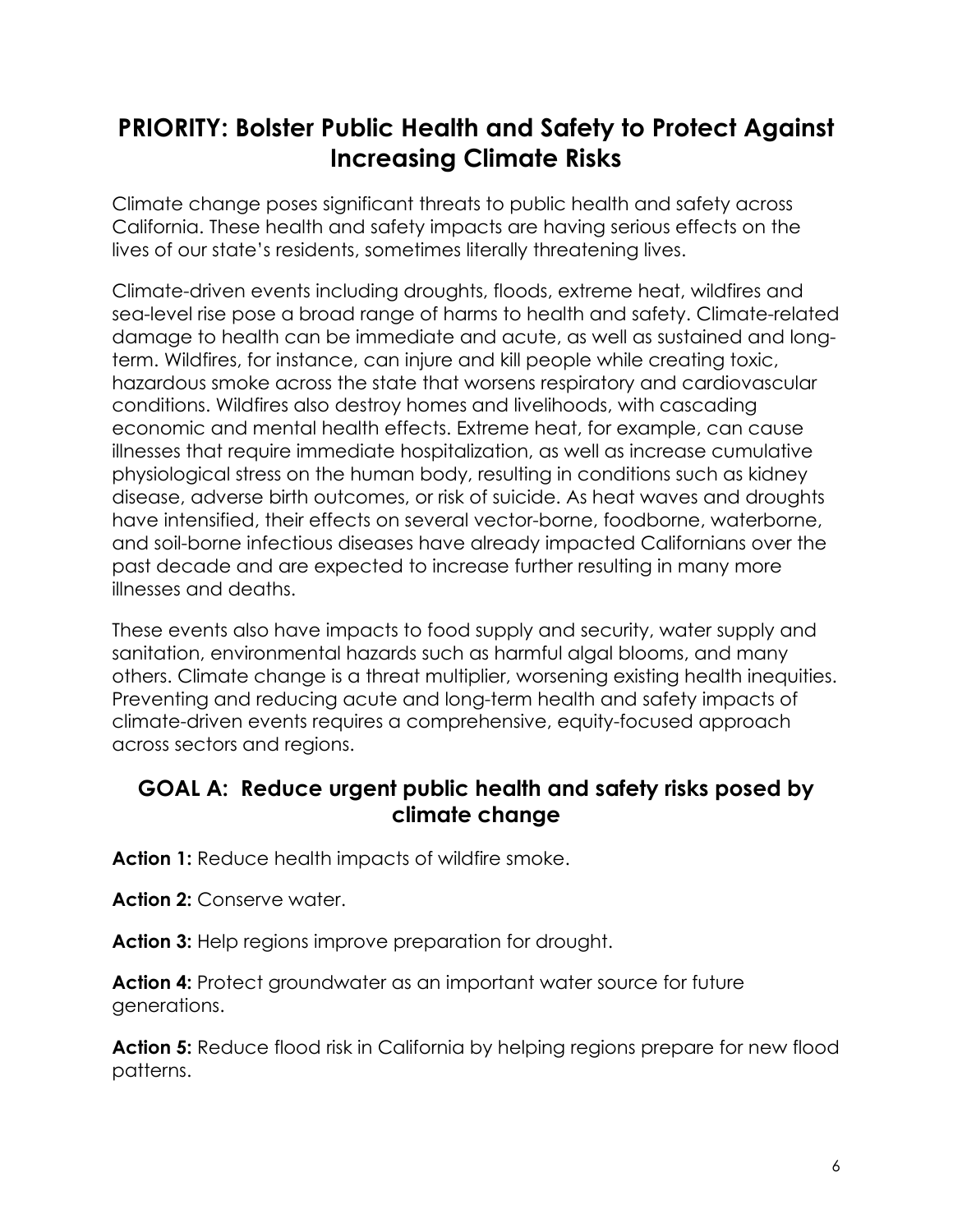**Action 6:** Protect public health by increasing reliable access to safe, affordable drinking water and sanitation.

**Action 7:** Support local and regional agencies to recycle or reuse water.

**Action 8:** Invest state bond funds in water storage that provides flood control, ecosystem, water quality, emergency response, and recreation benefits. **Action 9:** Support the public health sector's capacity to address the climate crisis and increase health equity.

**Action 10:** Integrate health equity data, tools, and metrics into State climate change-related plans, policies, and investments, to improve health equity outcomes.

**Action 11:** Minimize toxic chemical exposures associated with climate-related events by providing toxicological expertise and consultation to support state and local decision-making and emergency response.

Action 12: Promote safer, sustainable pest management.

**Action 13:** Protect natural resources and agriculture from invasive species and pests whose impact changes spatially and temporally as a result of climate change.

**Action 14:** Improve water quality by reducing excess nutrients in groundwater.

**Action 15**: Modernize the harmful algal bloom notification (HAB) network. **Action 16:** Integrate future climate risk into emergency preparedness and response.

## **GOAL B: Consider future climate impacts in governmental planning and investment decisions**

**Action 1:** Provide specific and actionable guidance and technical assistance to local communities on sustainable, resilient, and equitable planning for land use and community development, transportation, and resource preservation that advances the state's climate goals.

**Action 2:** Incorporate climate considerations into State, tribal, and local emergency planning efforts.

**Action 3:** Strengthen alignment of coastal resilience planning activities.

**Action 4:** Develop coastal adaptation plans for coastal adaptation elements into planning documents for all coastal jurisdictions.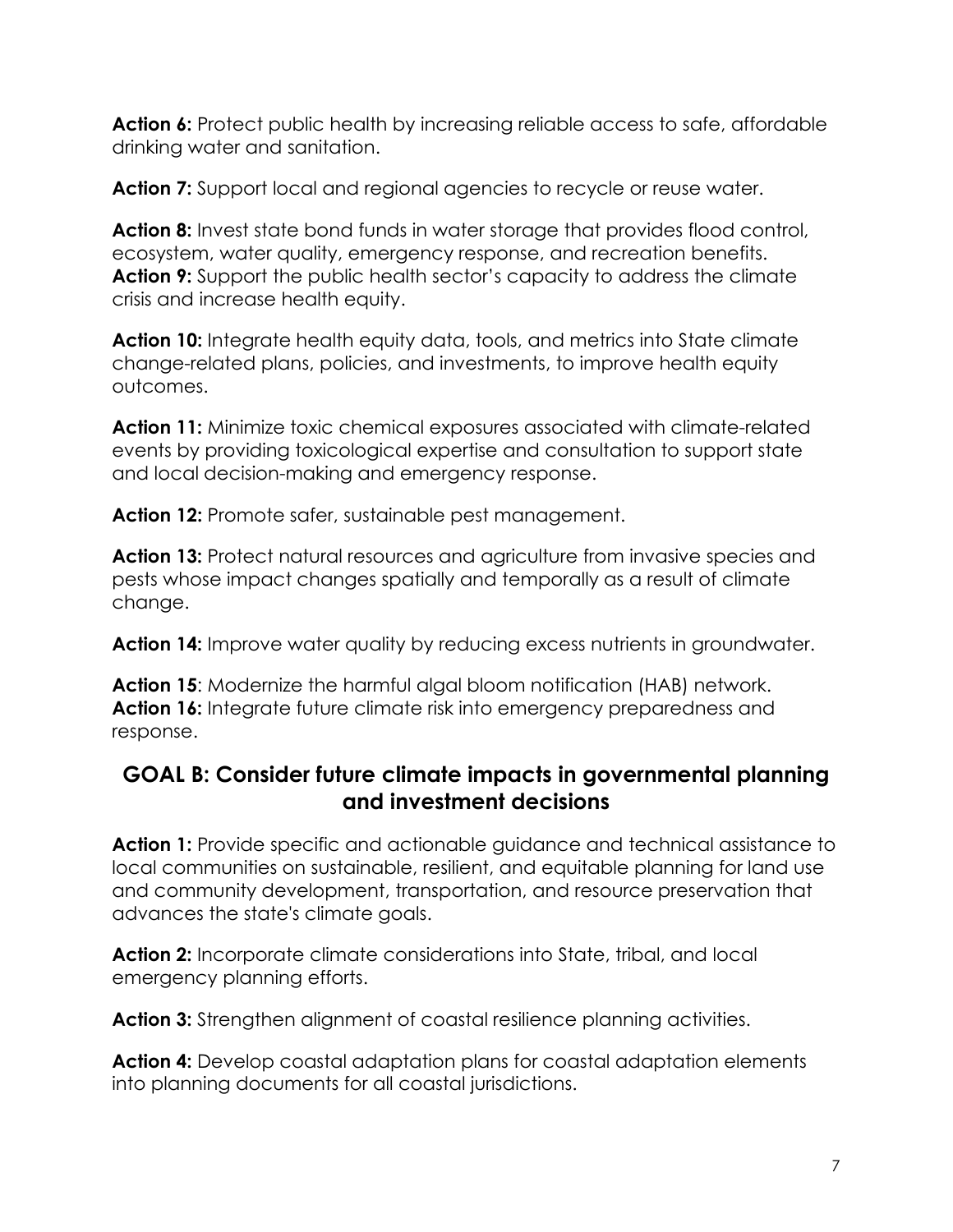**Action 5:** Promote special considerations for critical infrastructure and facilities during planning processes to proactively ensure safety of coastal resources against coastal hazards, including sea-level rise.

**Action 6**: Prioritize investments that reduce climate risk to California's transportation system based on exposure and sensitivity analyses of climate change and natural disasters.

**Action 7:** Integrate climate adaptation and resilience principles into the design, construction, and operation of the High-Speed Rail system.

**Action 8:** Ensure proposed Clean and Drinking Water State Revolving Fund projects account for impacts related to climate change.

**Action 9:** Identify opportunities to implement climate smart land management on state lands that build climate resilience while also delivering other benefits, such as increasing carbon sinks, reducing overall greenhouse gas emissions, and enhancing biodiversity.

Action 10: Increase community-scale climate resiliency through innovative, research-supported emergency planning grants and projects– such as those that offer multiple co-benefits; are scalable at the regional level; and bring multiple funding sources or in-kind resources from private and public sector stakeholders.

**Action 11:** Ensure proposed Salton Sea Management Program projects account for climate change impacts.

**Action 12:** Plan a pilot program for community health promoters / promotores de salud in the San Joaquin Valley to refer residents (primarily farmworkers) with climate-related health conditions to receive prioritized home weatherization and energy efficiency services that can improve housing and health.

### **GOAL C: Improve infrastructure's climate resilience to protect public health and safety**

**Action 1:** Reduce the risk of energy infrastructure-related ignitions that lead to catastrophic wildfire.

**Action 2:** Increase resilience of critical, climate vulnerable energy infrastructure[.](https://www.cpuc.ca.gov/industries-and-topics/electrical-energy/climate-change)

**Action 3:** Reduce vulnerability of water and wastewater infrastructure to climate-driven disasters, such as flooding, storm surge, sea-level rise and landslides.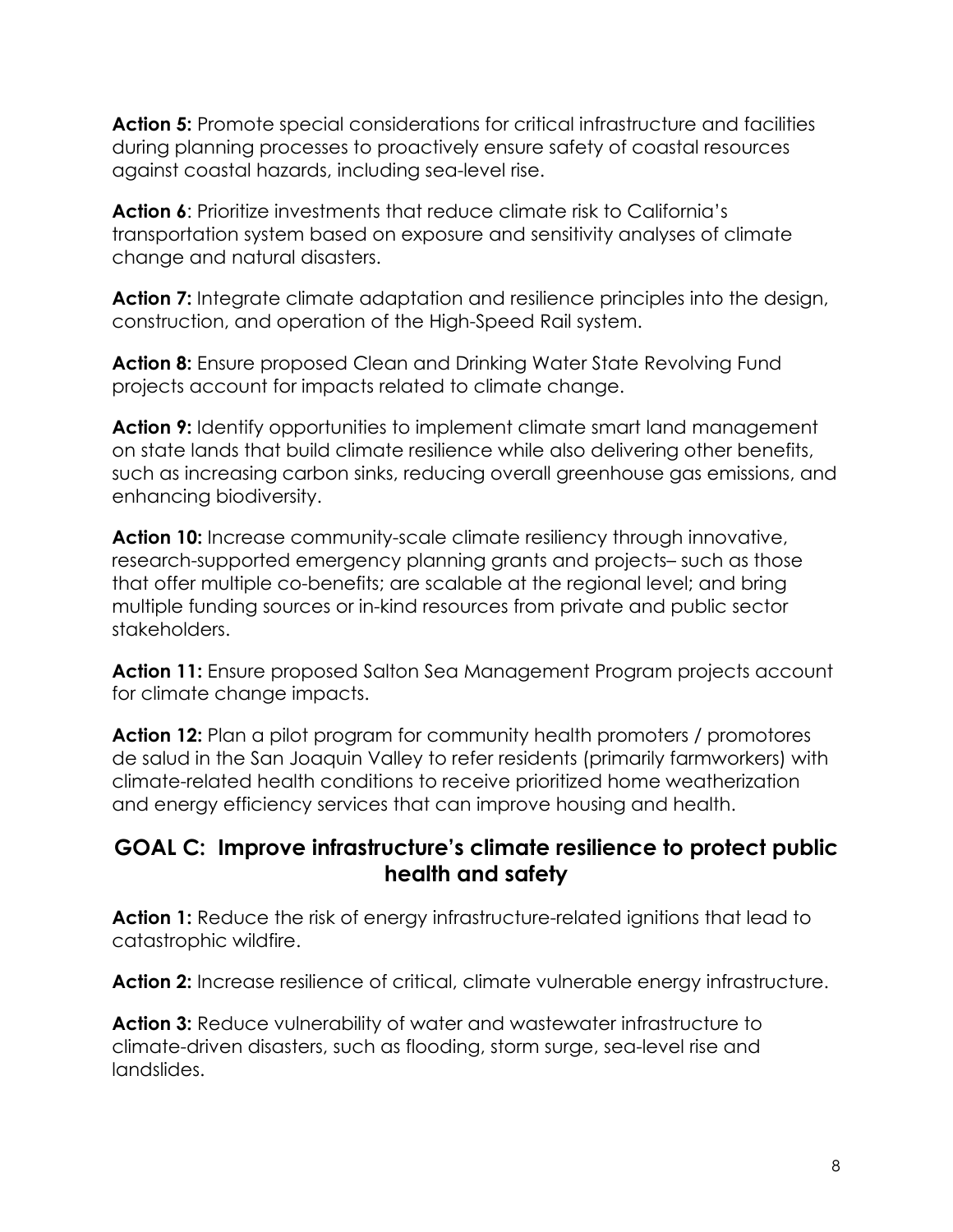**Action 4:** Help tribal nations and communities diversify their water supply sources.

Action 5: Evaluate and strengthen resilience of regulated water and wastewater facilities.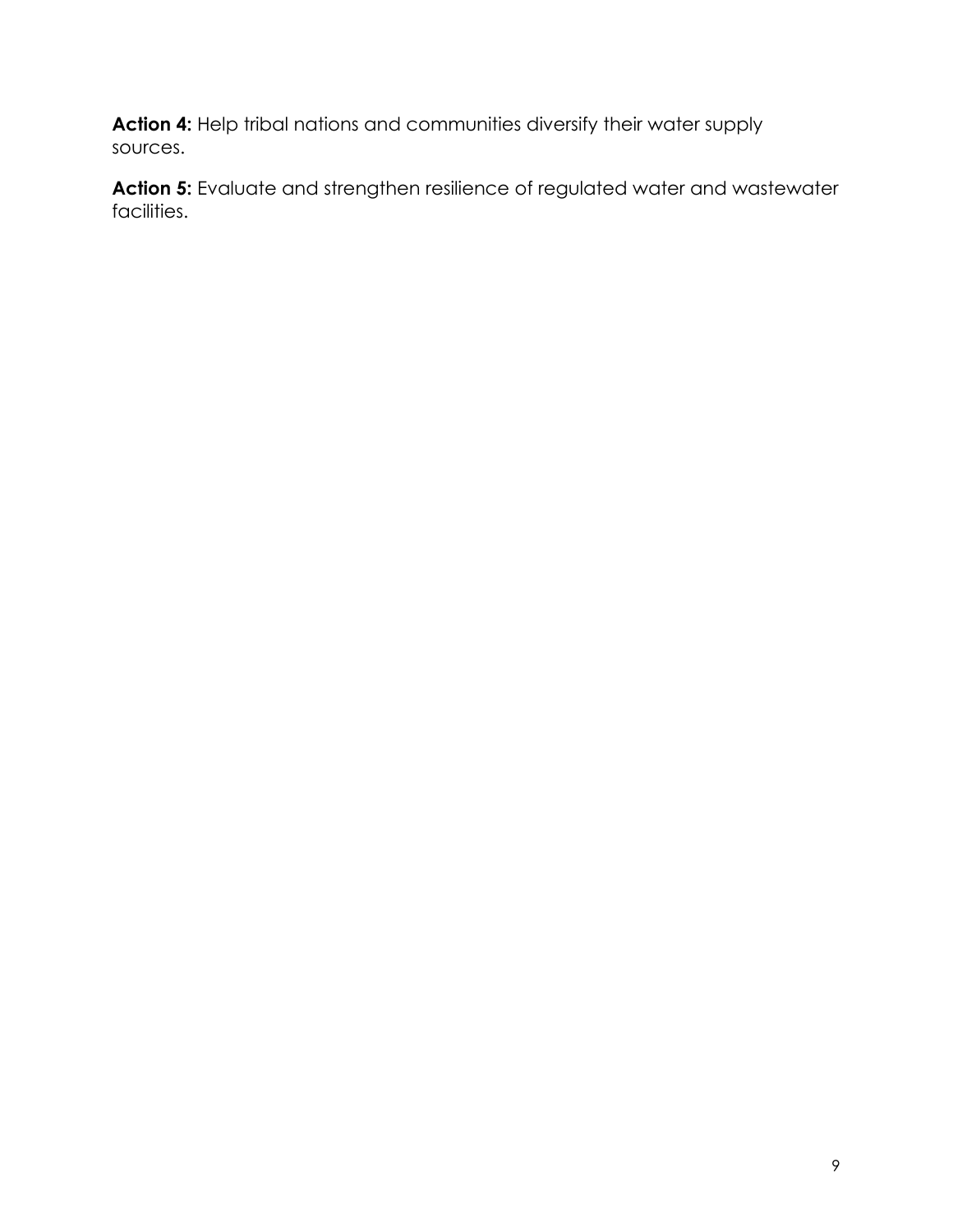# **PRIORITY: Build a Climate Resilient Economy**

Our economy relies on safe and reliable infrastructure, a healthy workforce, stable supply chains, and dependable natural resources and healthy natural systems. Each of these elements of a sound economy are impacted by climate change, and are specifically threatened by climate impacts that we are already experiencing in California. Drought, for example, exacerbates land subsidence that damages transportation and water infrastructure, threatens economic sectors including agricultural and commercial fishing, and worsens rural unemployment.

Increasingly, we are improving our understanding of the economic impacts of climate change. In California, numerous examples demonstrate how the climate crisis impacts our economy. The cost of removing hazardous materials from properties in the town of Paradise after the Camp Fire in 2017, for example, cost state government over \$2 billion. Such costs demonstrate the need for up-front investment to reduce the long-term fiscal impacts of climate-driven disasters.

Well-established estimates used in the United States suggest that that on average every \$1 invested in proactive efforts to reduce climate risk avoids at least \$6 in future costs to respond to such risks. For example, proactive investments that protect communities from wildfires not only protect our state's residents but help reduce the long-term costs of wildfire recovery. Proactive adaptation and resilience measures are sound economic and fiscal investments.

### **GOAL A: Expand economic opportunities for California by building climate resilience**

**Action 1:** Support regions experiencing economic transitions resulting from climate impacts by incorporating high road economic principles, emphasizing high quality jobs, environmental sustainability, and broad access to opportunities for a diversity of businesses and workers.

**Action 2:** Support California communities to attract businesses and economic opportunities resulting from adaptation actions that build resilience to economic assets and services.

**Action 3:** Protect agricultural land from development and provide the technological tools necessary for sustainable growth to maintain the economic viability and resiliency of California's agricultural lands.

**Action 4:** Support and incentivize climate resilience in the agricultural sector.

**Action 5:** Enhance and protect California's nature-based tourism economy through resilience investments.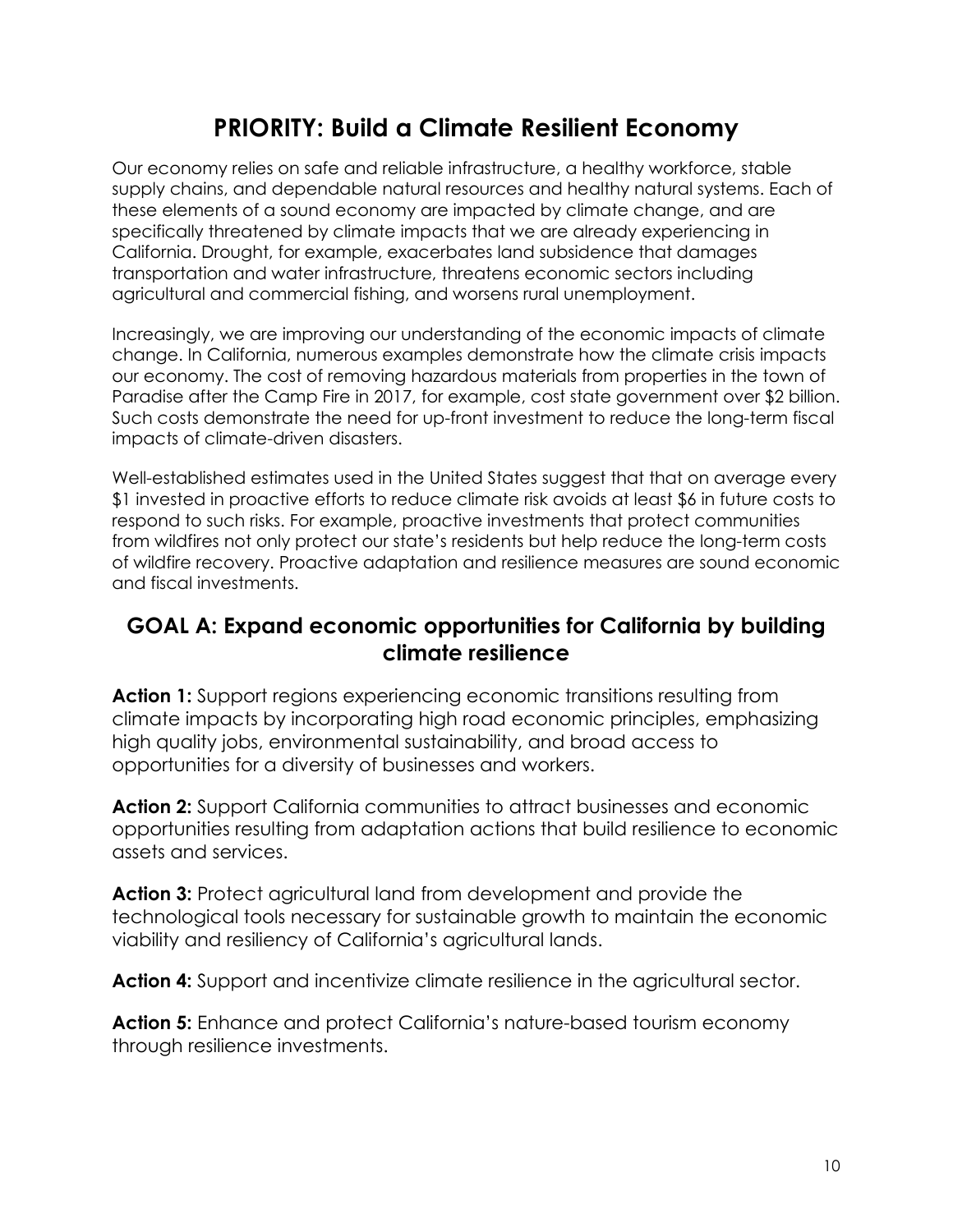**Action 6:** Ensure continued public access to California's coast in light of changing shoreline conditions and sea-level rise, prioritizing climate vulnerable communities.

**Action 7:** Develop adaptive management approaches to assess and effectively respond to climate-caused shifts in fisheries.

**Action 8:** Bring to scale a thriving forest and wood products market in California that leverages public investments by energizing private capital for sustainable forest management, regional economic recovery, and climate resilience.

### **GOAL B: Deepen understanding of climate change effects on California's economy**

**Action 1:** Raise awareness of climate risks in the business community and assist businesses to operate with minimal interruption during and after extreme climate events or emergencies.

**Action 2:** Fund applied climate research through the California Climate Change Assessments to quantify economic impacts of climate change in various sectors, with a focus on economic loss and opportunity.

**Action 3:** Identify and assess sea-level rise impacts and associated financial costs to coastal lands.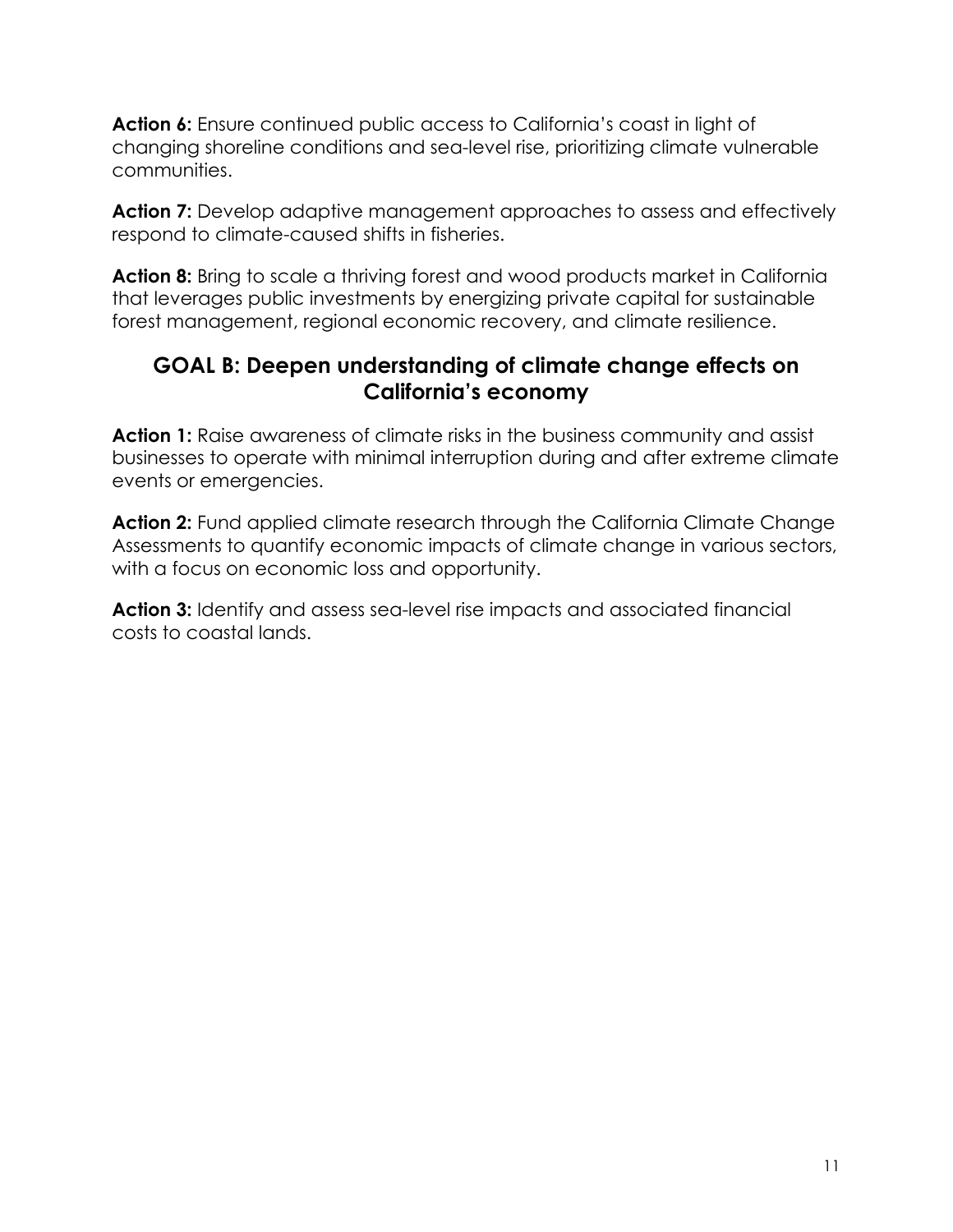# **PRIORITY: Accelerate Nature-Based Climate Solutions and Strengthen Climate Resilience of Natural Systems**

Climate smart management of our natural and working lands – forests, farms, wetlands, coasts, deserts, community greenspaces, and more – is a key pillar of California's climate change agenda. Governor Newsom elevated the role of this sector in [Executive Order N-82-20,](https://www.gov.ca.gov/wp-content/uploads/2020/10/10.07.2020-EO-N-82-20-.pdf) and called for accelerated use of nature-based solutions that deliver on our climate change goals and other critical priorities, such as improving public health and safety, securing our food and water supplies, and increasing equity.

Nature-based climate solutions are actions that work with and enhance nature to build climate resilience and/or contribute to carbon neutrality. For example, climate smart forest management – such as reintroducing prescribed fire onto landscapes – reduces the threat of catastrophic wildfire, supports long-term carbon storage, and builds resilience of our forests to future climate impacts. Similarly, restoring coastal wetlands can reduce the risk of flooding, store carbon, and build community, economic, and ecological resilience along California's coasts.

This priority emphasizes our commitment to advancing multi-benefit, nature-based solutions that ensure California's communities and natural systems continue to thrive together in the face of climate change. While we all pay a price when our lands and waters are unhealthy – with our health, our economic prosperity, and our security – some of us are burdened more than others. As we accelerate nature-based climate solutions, a core goal for California is to do so in a manner that increases equity and environmental justice.

### **GOAL A: Increase the pace and scale of nature-based climate solutions**

Action 1: Identify opportunities for co-management of lands and marine resources and invite and incorporate tribal expertise, traditional ecological knowledges, and cultural practices in the tool set for understanding and responding to climate change.

**Action 2:** Increase the pace and scale of wildfire resilience and forest health projects.

**Action 3:** Reduce risks of wildfire through increased use of fuel breaks and fuels reduction.

**Action 4:** Protect, restore, and create coastal wetlands.

**Action 5:** Increase green space and infrastructure across California's communities and prioritize tribal nations and climate vulnerable communities.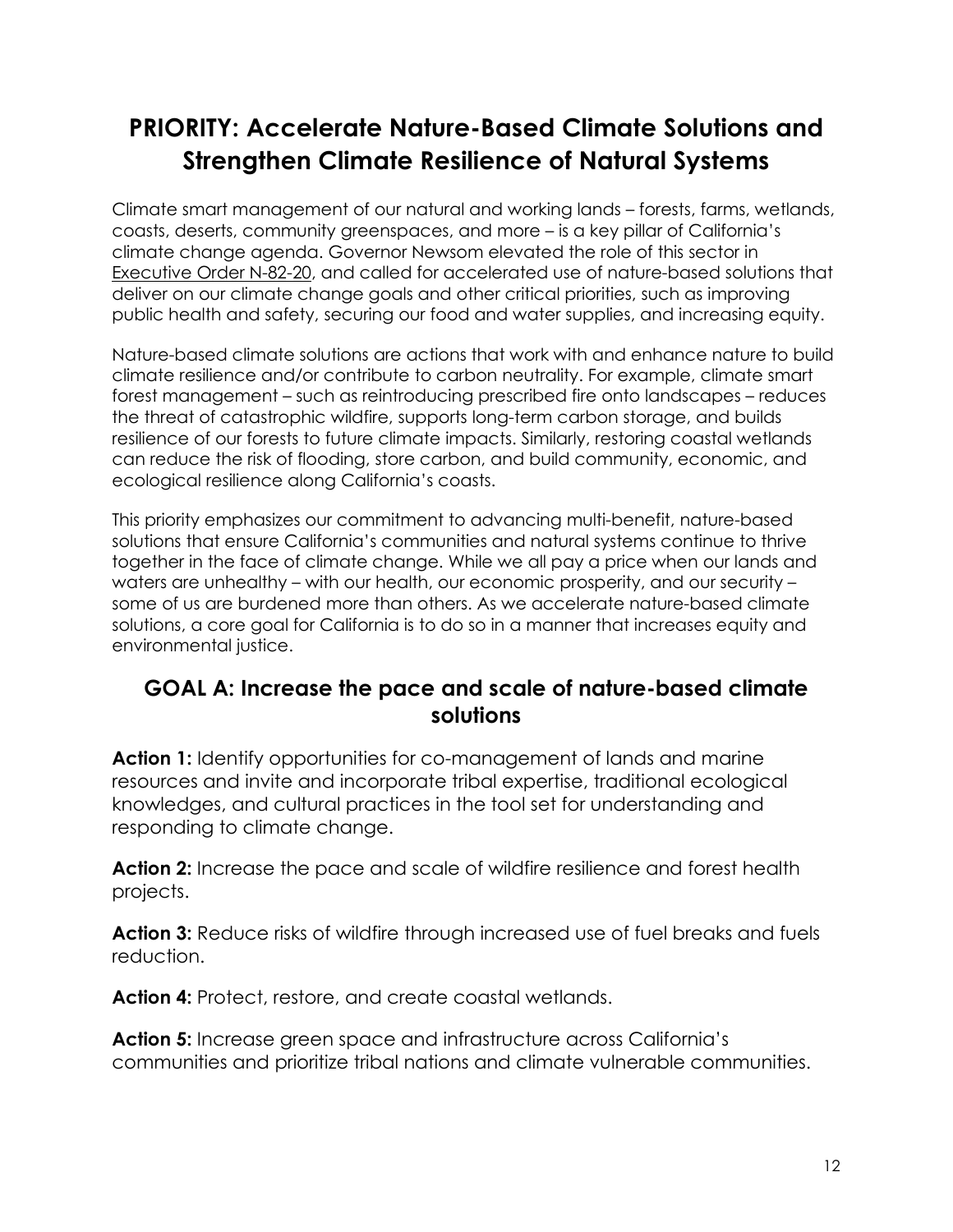**Action 6:** Support planning and building capacity to implement climate smart agricultural practices by helping growers seeking to develop Agriculture Conservation Plans.

**Action 7:** Test innovative, nature-based climate solutions.

**Action 8:** Protect existing and create additional seagrass habitat.

**Action 9:** Protect and restore kelp forest ecosystems.

**Action 10:** Assist federal government in scaling up forest treatments by supporting collaborative forest management and encouraging landscape level planning.

**Action 11:** Utilize existing market mechanisms and tools to accelerate naturebased climate solutions.

**Action 12:** In the Sacramento-San Joaquin Delta watershed, build climate resilience through restoration.

### **GOAL B: Increase landscape connectivity and establish climate refugia**

**Action 1:** Maintain and increase areas of high resilience to climate change.

**Action 2:** Utilize California's Marine Protected Areas to build climate resilience.

**Action 3:** Conserve agricultural lands at risk of development.

**Action 4:** Enhance and maintain state wildlife areas and ecological reserves, and increase pace and scale of habitat restoration and adaptive management on state lands, including through the Cutting the Green Tape initiative.

**Action 5:** Reconnect aquatic and terrestrial habitats to help fish and wildlife endure drought and adapt to climate change.

Action 6: Restore and expand rivers, mountain meadows, and deltaic wetlands to improve water quality and storage, enhance wildlife habitat and biodiversity, sequester carbon, and buffer floods.

**Action 7:** Minimize causes and impacts of ocean acidification and hypoxia.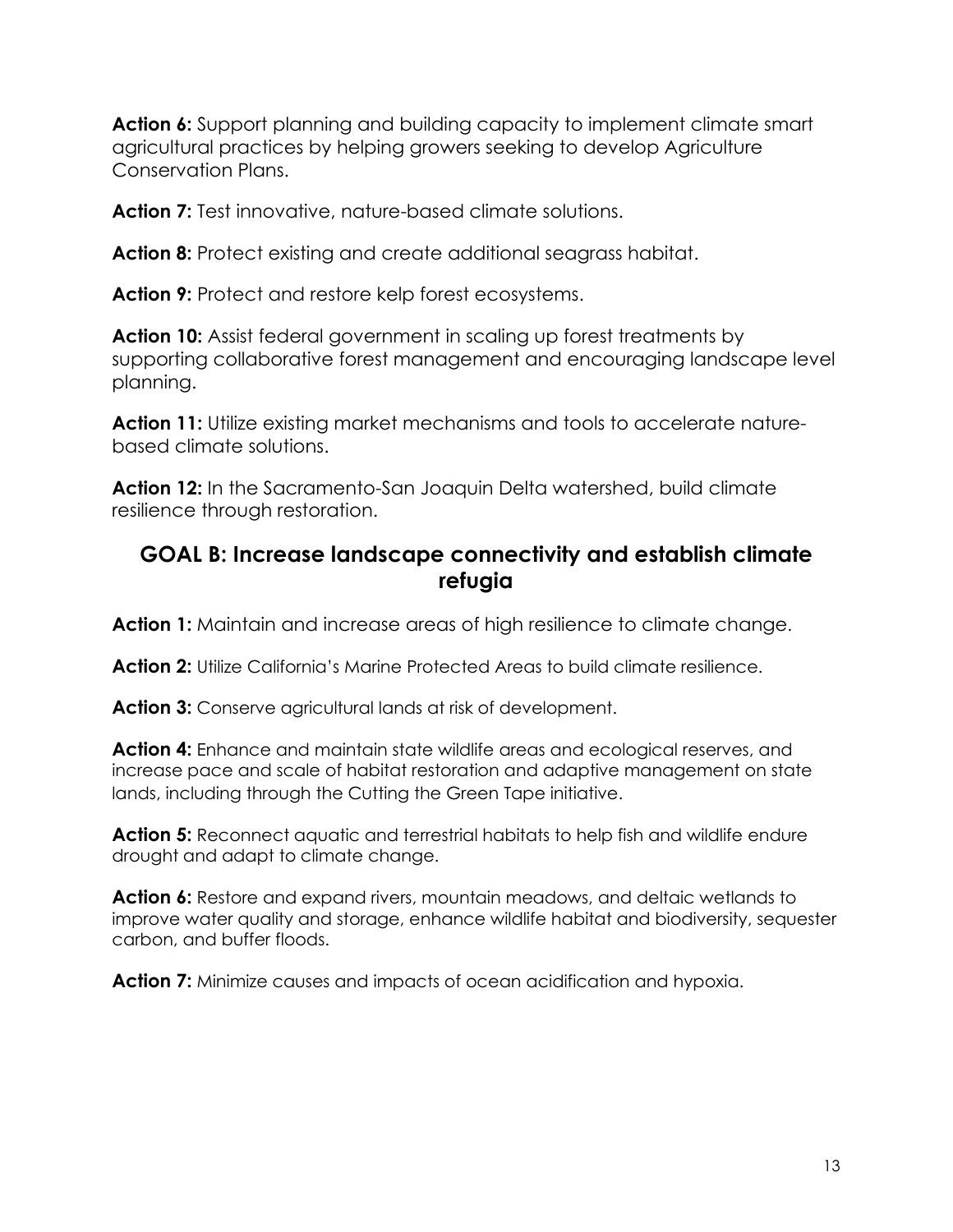## **GOAL C: Integrate nature-based climate solutions into relevant infrastructure and investments**

Action 1: Integrate natural and working lands, resource, ecosystem, and public health protection strategies into transportation resiliency planning.

**Action 2:** Minimize adverse environmental impacts of the transportation system through enhancing California's natural resources and environmental health.

Action 3: Prioritize the use of natural infrastructure in efforts to protect and restore watersheds, coasts, marine waters, and ecosystems.

**Action 4:** Encourage investment in upper watersheds to protect water quality and supply.

**Action 5:** Integrate nature-based solutions in the development of California's High-Speed Rail system.

## **GOAL D: Accelerate state processes to support implementation of nature-based climate solutions**

Action 1: Coordinate and guide prescribed fire and cultural fire activities and address the key barriers to widespread use in California.

**Action 2:** Expedite permitting processes for wildfire resilience projects using exemptions or the California Vegetation Treatment program.

Action 3: Accelerate permitting for groundwater recharge projects to capture peak flows for groundwater recharge.

**Action 4:** Align and improve permitting to help launch and incentivize more multi-benefit, multi-partner restoration projects that build water resilience.

**Action 5:** Streamline coastal permitting processes for restoration/nature-based solutions through pre-application coordination, programmatic approvals, consistent monitoring standards, regulatory reform, best available science, and agency leadership.

Action 6: Expedite the regulatory approval process for appropriate large habitat restoration projects.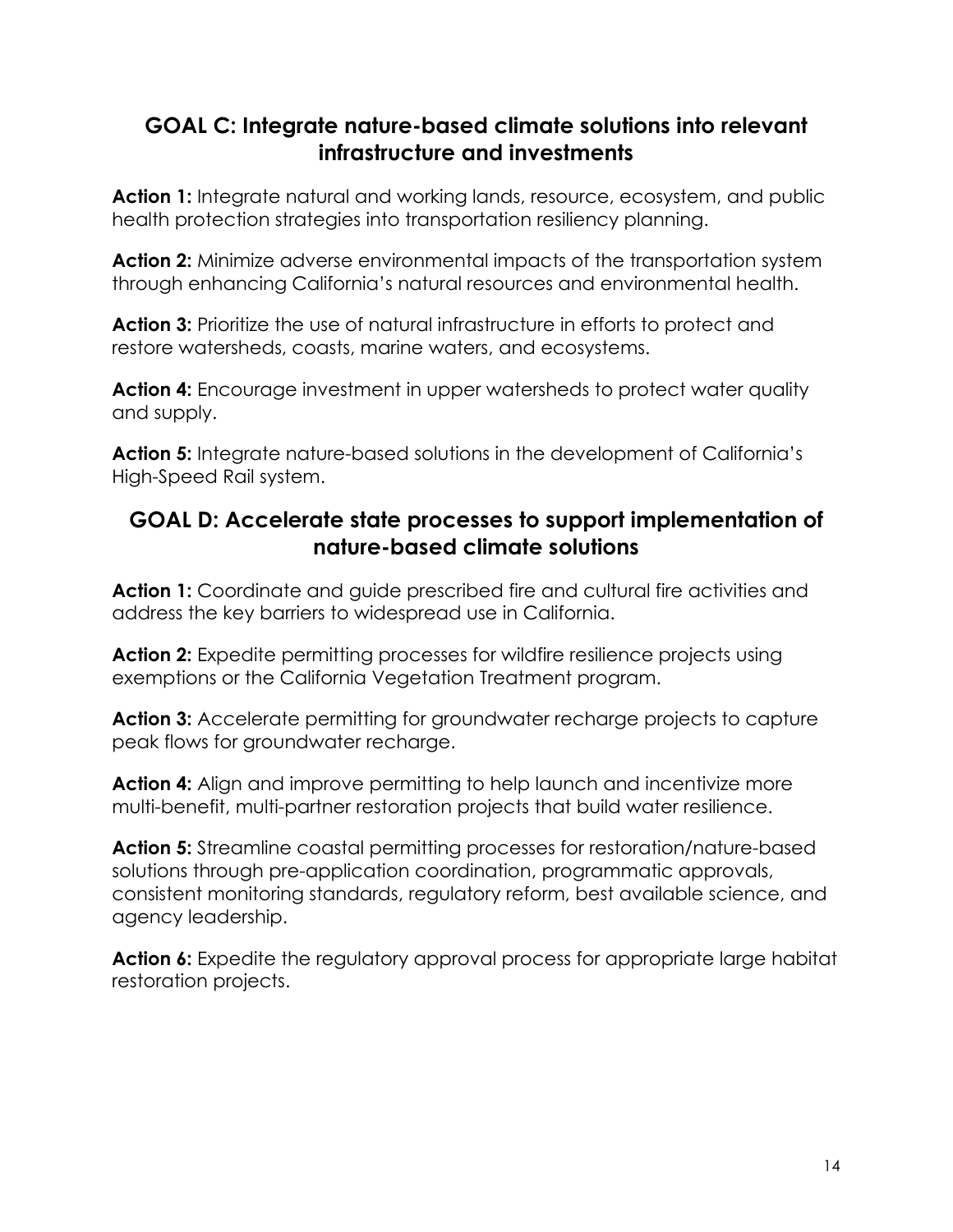# **PRIORITY: Make Decisions Based on the Best Available Climate Science**

California's investment in actionable scientific research is a cornerstone of its leadership on climate change. Each year, scientific understanding of climate change and its impacts improves. In California, world-class scientific researchers are currently improving our understanding of how climate change impacts our state and what we can do about it. This evolving scientific understanding must underpin all our efforts to strengthen climate resilience.

A science-to-action approach that advances partnership-based research allows us to better understand the location, timing, and extent of climate impacts and will support investments and policies that reduce future climate risk. For example, the Fourth Assessment was designed to be actionable by state and local stakeholders and supports adaptation practice across the state, including the siting of transmission towers in the San Francisco Bay Area, and the California Public Utility Commission's rulemaking on electricity and natural gas sector adaptation. Many local counties and government agencies use the projections to plan for sea-level rise, extreme heat, and other climate impacts.

As a state, we commit to continued support for new and innovative climate research, and application of findings for the purpose of adaptation. This includes supporting research that advances a diversity of knowledges, including quantitative and qualitative research, tribal expertise, traditional knowledges, applied science, oral histories, and community-based expertise.

### **Goal A: Support actionable climate science**

**Action 1:** Increase the state's ability to anticipate and plan for climate impacts through implementation of the California Climate Change Assessments, which fund applied science, traditional knowledge, and tools that provide actionable insight into the impacts a changing climate has on California's economy, ecosystems, and communities.

**Action 2:** Invest in science-based forest management.

**Action 3:** Support utilization of emerging technologies and partnerships to improve forecasts of precipitation, seasonal snowpack, and runoff at all time scales.

**Action 4:** Coordinate actionable research that informs climate resilient decarbonization, including development and application of climate projections that inform cost-effective, resilient design considerations for low-carbon energy systems.

**Action 5:** Work closely with federal agencies, tribal nations, businesses, and universities to better manage and protect California resources utilizing the latest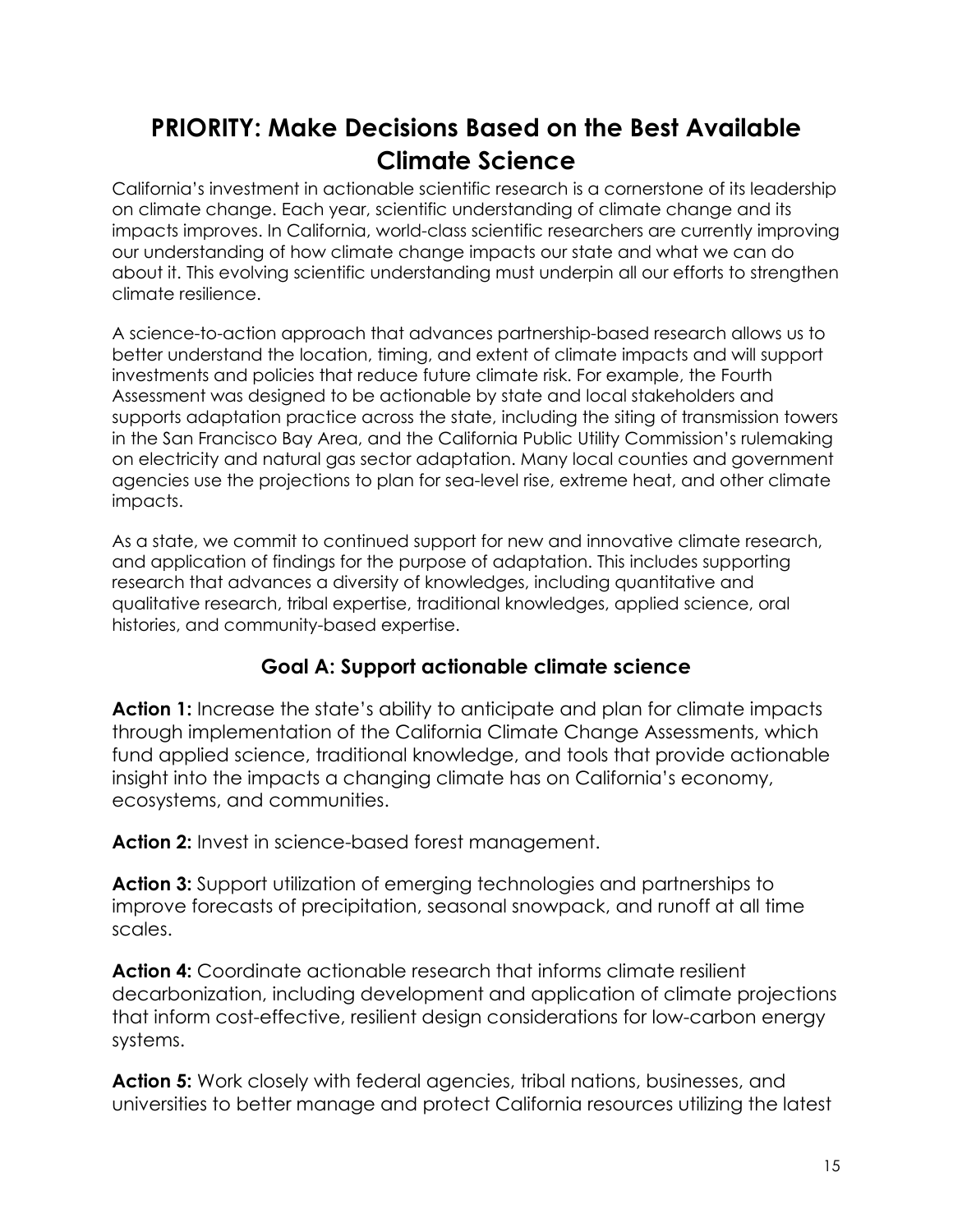available airborne and spaceborne climate monitoring data and data products, including low-cost sensors, hand-held devices, mobile survey vehicles, and sophisticated sensors set up on communication towers, drones, aircrafts, and satellites.

**Action 6:** Coordinate across state agencies to advocate for federal support for climate adaptation science in California.

**Action 7:** Invest in research, long-term monitoring/adaptive monitoring, and other efforts to improve nature-based climate solution decision-making.

**Action 8:** Develop and utilize a rapid assessment climate vulnerability index assessment tool that is inclusive of tribal nations' priorities and cultural resources.

**Action 9:** Develop and update a suite of indicators that document the drivers and observed impacts of a changing climate across California over time.

**Action 10:** Develop state-of-the-science models to map wildfire fuels and carbon stocks and simulate the future of California's natural and working lands.

**Action 11:** Understand climate vulnerabilities of wildlife areas, ecological reserves, and state-owned park units and marine protected areas along California's coast and ocean.

**Action 12:** Support accessible and actionable science to address the effect of climate change on species, habitats, and ecosystems.

### **Goal B: Operationalize climate science into decision making**

**Action 1:** Support consistent integration of climate risk into state agency decision making through regularly updated guidance.

**Action 2:** Improve wildfire smoke guidance for schools, children, and other vulnerable populations (including low-income populations, communities of color, and tribal communities). Develop outreach materials for health care providers and the public on wildfire smoke health effects and ways to decrease exposure.

**Action 3:** Understand climate impacts on agricultural land viability and use that information to inform conservation decisions and strategies.

**Action 4:** Improve the ability of regions to anticipate water-related weather and climate changes.

**Action 5:** Integrate consideration of California's most recent downscaled climate change projections into state conservation investment decisions.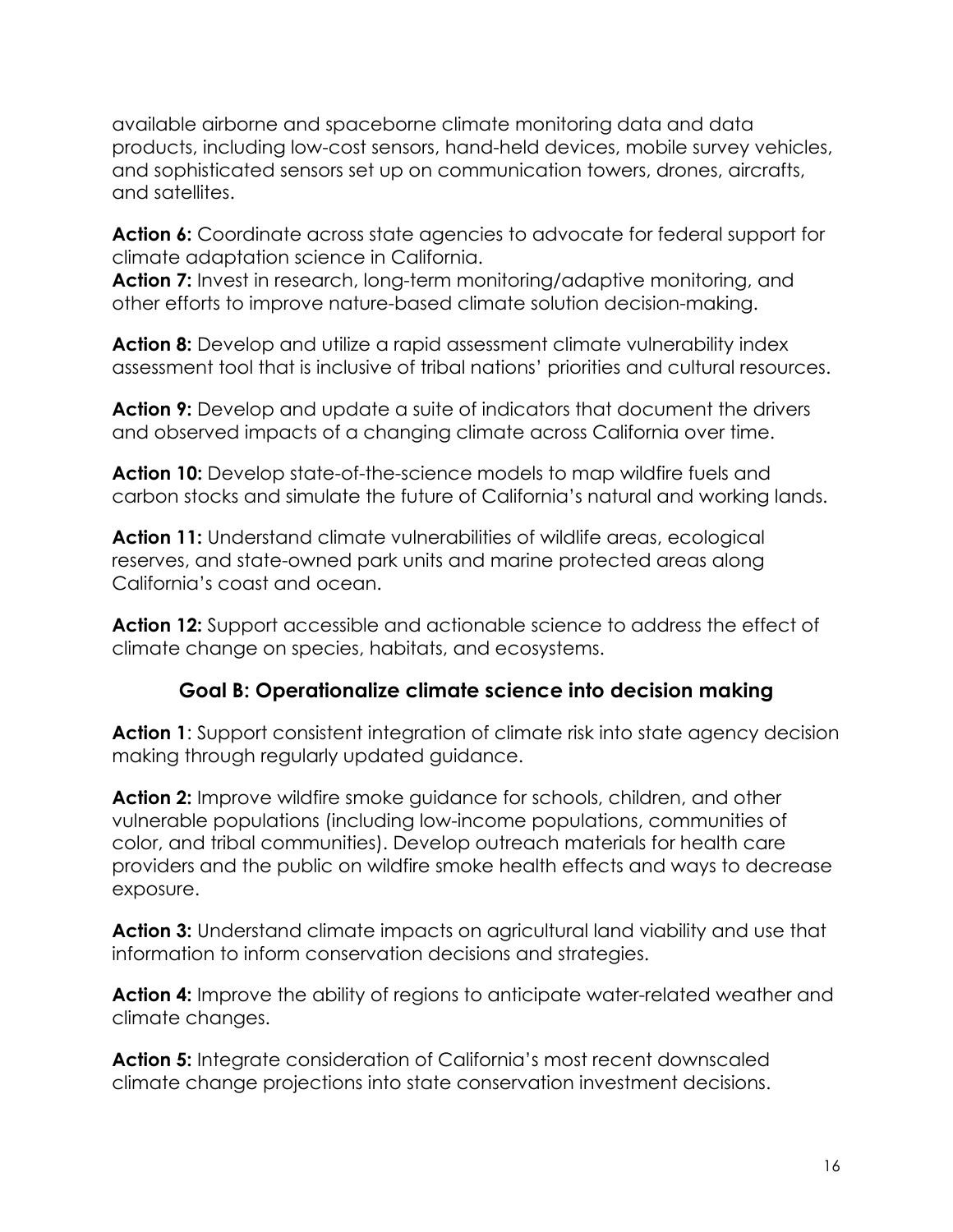**Action 6:** Incorporate the best available science, including the use of adaptation pathways, on sea-level rise into policies, plans, and permits and have explicit processes for updating these with new information.

Action 7: Incorporate new practices into the climate smart agricultural incentive program benefit calculators, as science supports.

**Action 8:** Support knowledge exchange and outreach to develop a deeper understanding of climate change impacts on crops and livestock, climate change projections, and decision support tools for farmers and ranchers, disseminating up-to-date climate science and climate smart agricultural practices.

Action 9: Increase land and aquatic monitoring efforts to better understand and enable the early detection of climate impacts on biodiversity.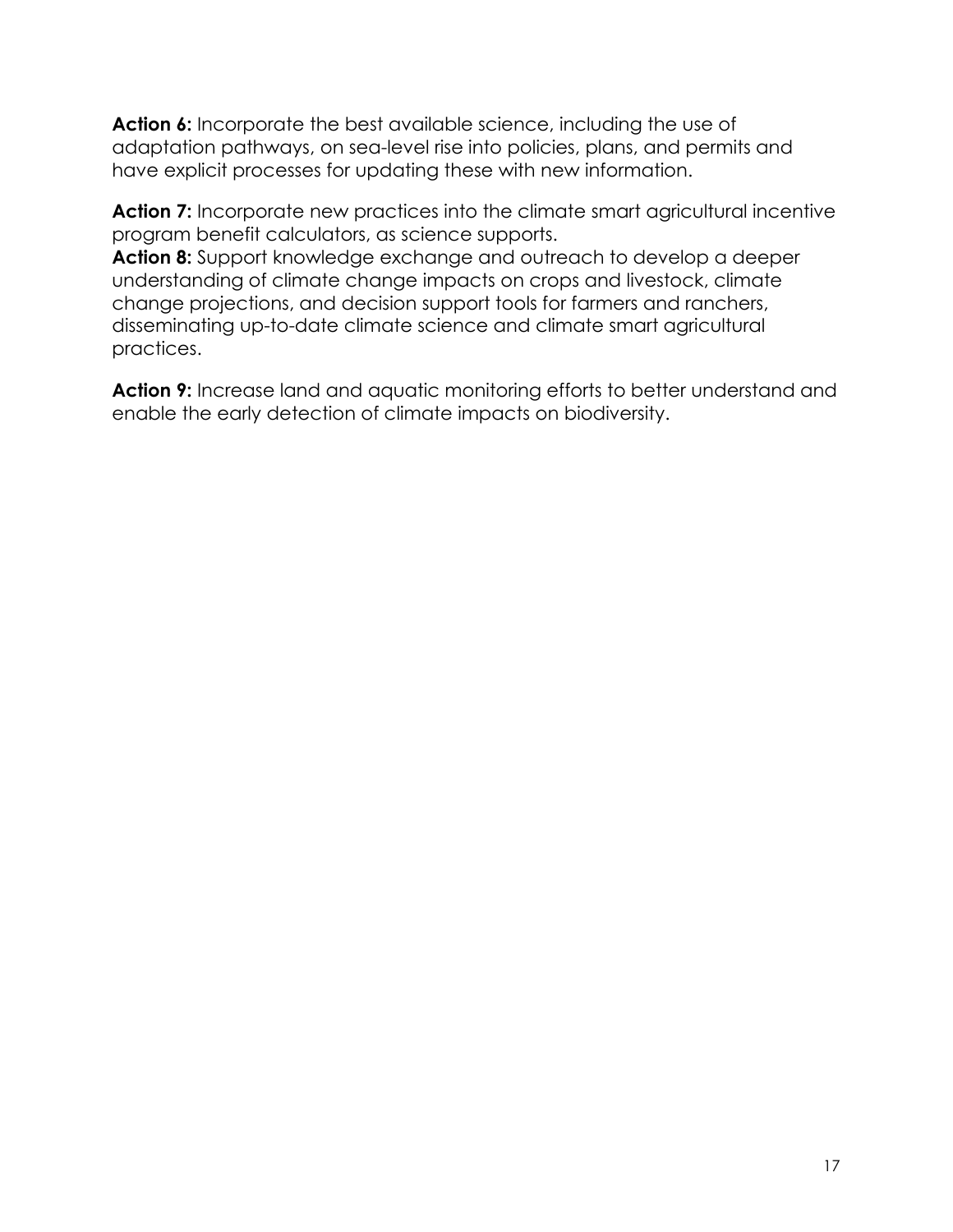# **PRIORITY: Partner and Collaborate to Leverage Resources**

The impacts of climate change in California are wide ranging and experienced in myriad ways across the state. Climate impacts affect large cities and small towns, our natural places and our built environment, a wide array of sectors and the full diversity of California's 40 million residents.

Governments and public agencies at all levels are impacted by climate change and have some responsibility to help California adapt. No one single government or entity is fully "in charge" of building climate resilience and can lead this effort alone. In the case of climate driven catastrophic wildfires, for example, multiple governments play important roles: federal agencies like the U.S. Forest Service; state agencies like CAL FIRE and state conservancies; and local county and city governments. Additionally, non-governmental entities including Fire Safe Councils, Resource Conservation Districts, timber companies, neighborhood councils and other groups are involved.

Partnerships, coordination and collaboration in our efforts to build climate resilience are essential given the diversity of threats California faces and the vast array of entities that are focused on building our resilience to these threats. All entities – from individuals, to tribal, local, regional and state governments, to community-based organizations and the private sector – hold a piece of the puzzle and must work together to leverage each other's strengths and actions in response to the climate crisis.

Working together to build climate resilience allows us to go further, faster. In this strategy, we move beyond the broad recognition of the need to build partnership to institutionalizing these partnerships and collaboration to deliver results.

### **GOAL A: Collaborate to build climate resilience across sectors and regions**

**Action 1:** Accelerate state, tribal, and local adaptation efforts through sharing of best practices, facilitating collaborative partnerships, and direct investments through the Integrated Climate Adaptation and Resiliency Program[.](https://www.opr.ca.gov/planning/icarp) **Action 2:** Improve coordination and alignment on climate adaptation and resilience in the water sector through partnerships.

**Action 3:** Explore community and tribal stewardship and co-management agreements and policies to meaningfully engage the public in the management of public lands and resources and provide additional oversight and protections for State Lands Commission and Department of Fish and Wildlife lands.

**Action 4:** Work with tribal and local governments to establish a shared vision for climate change and sea-level rise adaptation planning updates to Local Coastal Programs.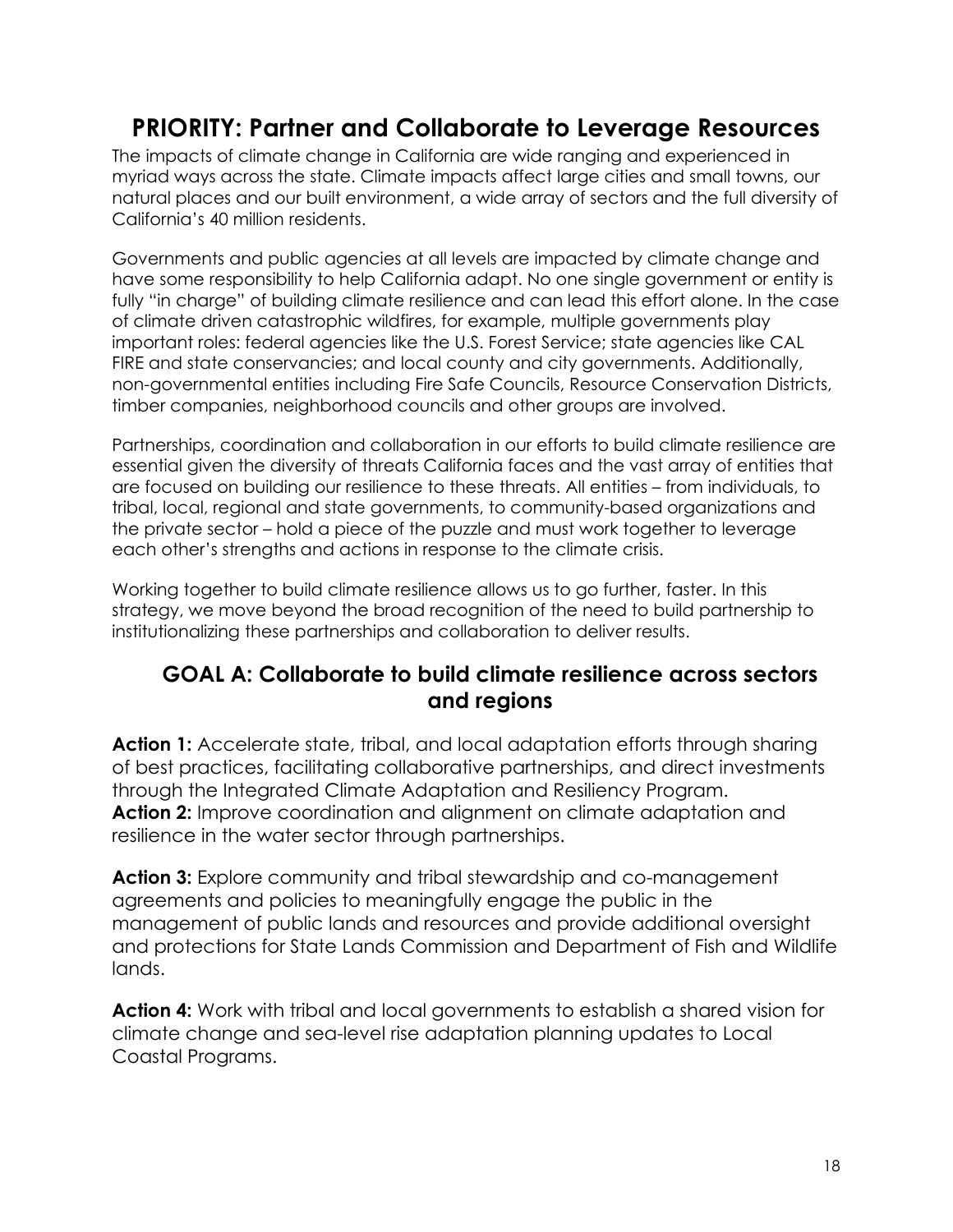**Action 5:** Coordinate with U.S. Department of Agriculture's Natural Resource Conservation Service on funding opportunities and the Climate Hub activities supporting adaptation tools and resources.

**Action 6:** Coordinate with the U.S. Forest Service to improve forest health and wildfire resilience.

**Action 7:** Provide technical assistance to farmers implementing climate smart agricultural practices through collaboration with U.S. Department of Agriculture, University of California Cooperative Extension, and non-governmental organizations.

Action 8: Collaborate with state, regional and local agencies to build a resilient High-Speed Rail system of the future, and partner with communities to meet local needs through station area planning.

**Action 9:** Collaborate with federal, state, tribal, and private partners to increase pace and scale of forest restoration and maximize the climate resilience benefits of forest treatments.

**Action 10:** Leverage federal infrastructure bill funding to support energy resilience.

**Action 11:** Leverage federal infrastructure bill funding to support fire-hardening roads and communities. roads and communities.

**Action 12:** Partner with the private sector to scale climate smart agriculture through the Healthy Soils Partnership Framework and the registry developed pursuant to Senate Bill 27.

**Action 13:** Support tribal nations, communities, groups, and leaders in each of the state's regions to develop and execute integrated water resilience strategies.

**Action 14:** Collaborate with local health departments and communities facing climate and health inequities to develop a shared vision and action plan for protecting health equity and well-being in a changing climate.

### **GOAL B: Increase awareness of climate adaptation and resilience issues**

Action 1: Facilitate collaboration on adapting to climate change amongst grant applicants, grantees, and sub-grantees through convenings, trainings, and peer-to-peer learning in the agricultural sector.

**Action 2:** Coordinate with Universities to share climate adaptation and resilience research and training opportunities.